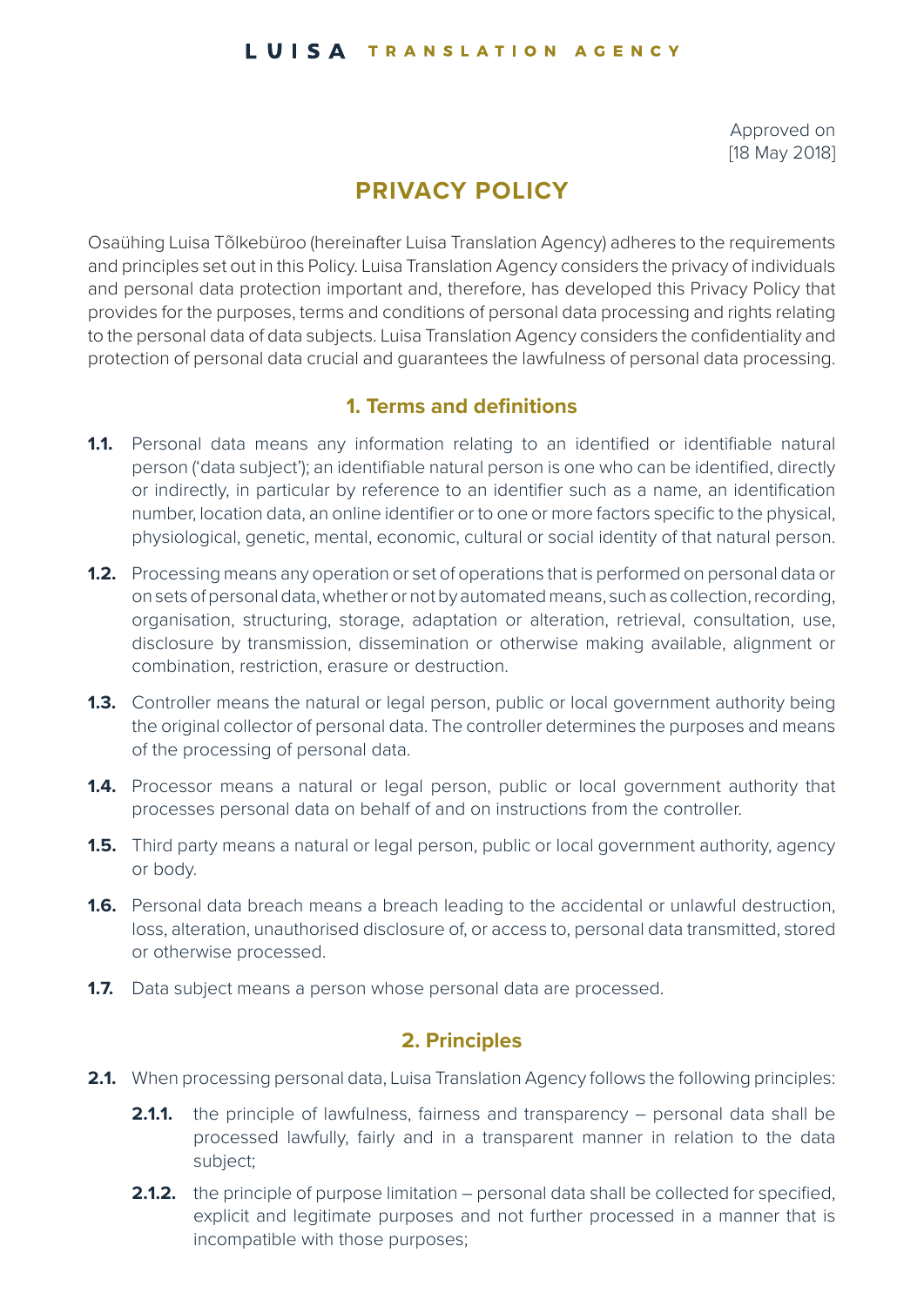#### LUISA TRANSLATION AGENCY

- **2.1.3.** the principle of data minimisation personal data shall be adequate, relevant and limited to what is necessary in relation to the purposes for which they are processed;
- **2.1.4.** the principle of accuracy personal data shall be accurate and, where necessary, kept up to date; every reasonable step must be taken to ensure that personal data that are inaccurate, having regard to the purposes for which they are processed, are erased or rectified without delay;
- **2.1.5.** the principle of storage limitation personal data shall be kept in a form which permits identification of data subjects for no longer than is necessary for the purposes for which the personal data are processed;
- **2.1.6.** the principle of integrity and confidentiality personal data shall be processed in a manner that ensures appropriate security of the personal data, including protection against unauthorised or unlawful processing and against accidental loss, destruction or damage, using appropriate technical or organisational measures.

# **3. Security of processing**

- **3.1.** Following the principle of reasonableness, Luisa Translation Agency applies different organisational, physical and information technology security measures to protect personal data.
- **3.2.** Luisa Translation Agency may, in certain cases, use processors for the processing and provision of services. Luisa Translation Agency ensures that processors process personal data on instructions from Luisa Translation Agency and in accordance with applicable law as well as take relevant security measures. Confidentiality agreements have been entered into with any and all processors.
- **3.3.** Luisa Translation Agency immediately notifies data subjects of any personal data breaches.

# **4. Categories of personal data**

- **4.1.** Luisa Translation Agency processes personal data obtained directly from data subjects and personal data obtained in the course of the provision of services, which are considered the Services and/or any other services that might be provided by Luisa Translation Agency (hereinafter collectively or individually referred to as "Services"). Luisa Translation Agency does not collect, store, analyse or use personal data arising from the Services for purposes other than the Services.
- **4.2.** Luisa Translation Agency processes the following personal data:
	- **4.2.1. given name and surname:**
	- **4.2.2.** e-mail address;
	- **4.2.3.** contact telephone;
	- **4.2.4.** address;
	- **4.2.5.** website user statistics;
	- **4.2.6.** data arising from the Services to a strictly limited extent.
- **4.3.** Luisa Translation Agency is a controller of personal data and adheres to the principles of ensuring the confidentiality of personal data to guarantee the privacy rights of individuals.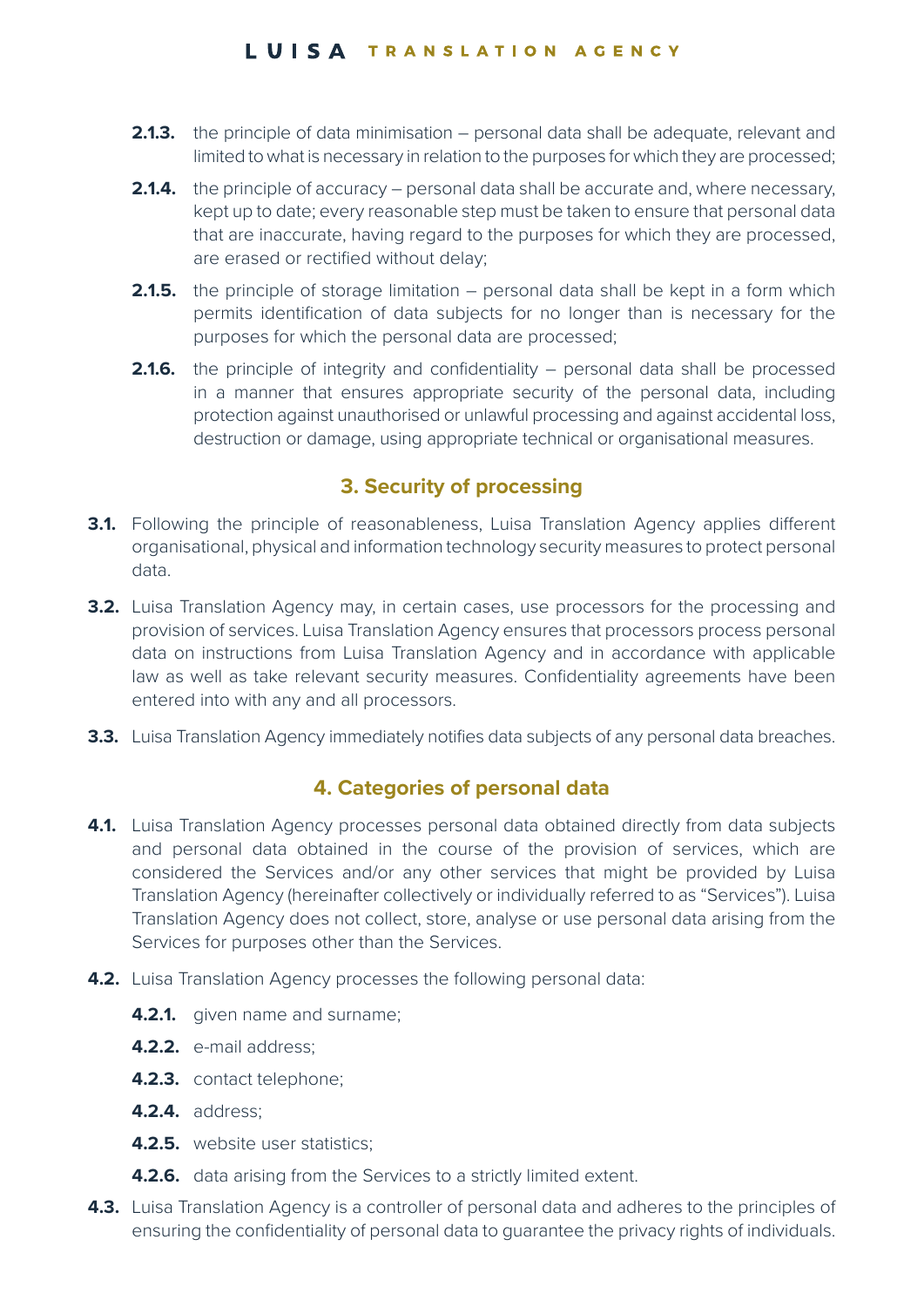#### LUISA TRANSLATION AGENCY

**4.4.** Persons authorised by Luisa Translation Agency only have access to personal data to alter and process the data.

#### **5. Purposes of processing**

- **5.1.** Luisa Translation Agency processes personal data to perform an agreement and ensure performance thereof.
- **5.2.** The purpose of processing personal data specified in clause 4.2 of this Privacy Policy is to:
	- **5.2.1. provide high-quality Services;**
	- **5.2.2.** enter into an agreement (incl. a confidentiality agreement);
	- **5.2.3.** submit invoices for any Services provided;
	- **5.2.4. carry out project management;**
	- **5.2.5.** improve the user-friendliness of the website.

### **6. Third parties, authorised persons and cross-border transmission of personal data**

**6.1.** Proceeding from the purposes strictly limited to necessity, Luisa Translation Agency may transmit personal data to third parties and authorised persons for the following objective:

**6.1.1.** to perform the the Services agreed (to provide the service).

- **6.2.** Due to the nature and language combinations of the the Services, there may be situations requiring the cross-border transmission of personal data (personal data arising from the Services) to partners.
- **6.3.** Luisa Translation Agency confirms that they apply appropriate security measures to crossborder transmission of personal data.
- **6.4.** Luisa Translation Agency confirms that they only transmit personal data to such third parties and processors that apply adequate security measures to ensure the security of protection of personal data.

#### **7. Processing of personal data of minors**

**7.1.** Luisa Translation Agency understands the importance of ensuring the security of the processing of personal data of minors and, thus, applies all the relevant administrative and technological security measures to the processing of personal data of minors. Luisa Translation Agency only processes the personal data of minors for the purpose of the Services if the subject-matter included in the Services includes personal data (personal data arising from the Services).

#### **8. Rights of data subjects**

- **8.1.** Data subjects have the right to have their personal data erased.
- **8.2.** Data subjects have the right to make inquiries concerning their personal data that they have submitted to Luisa Translation Agency.